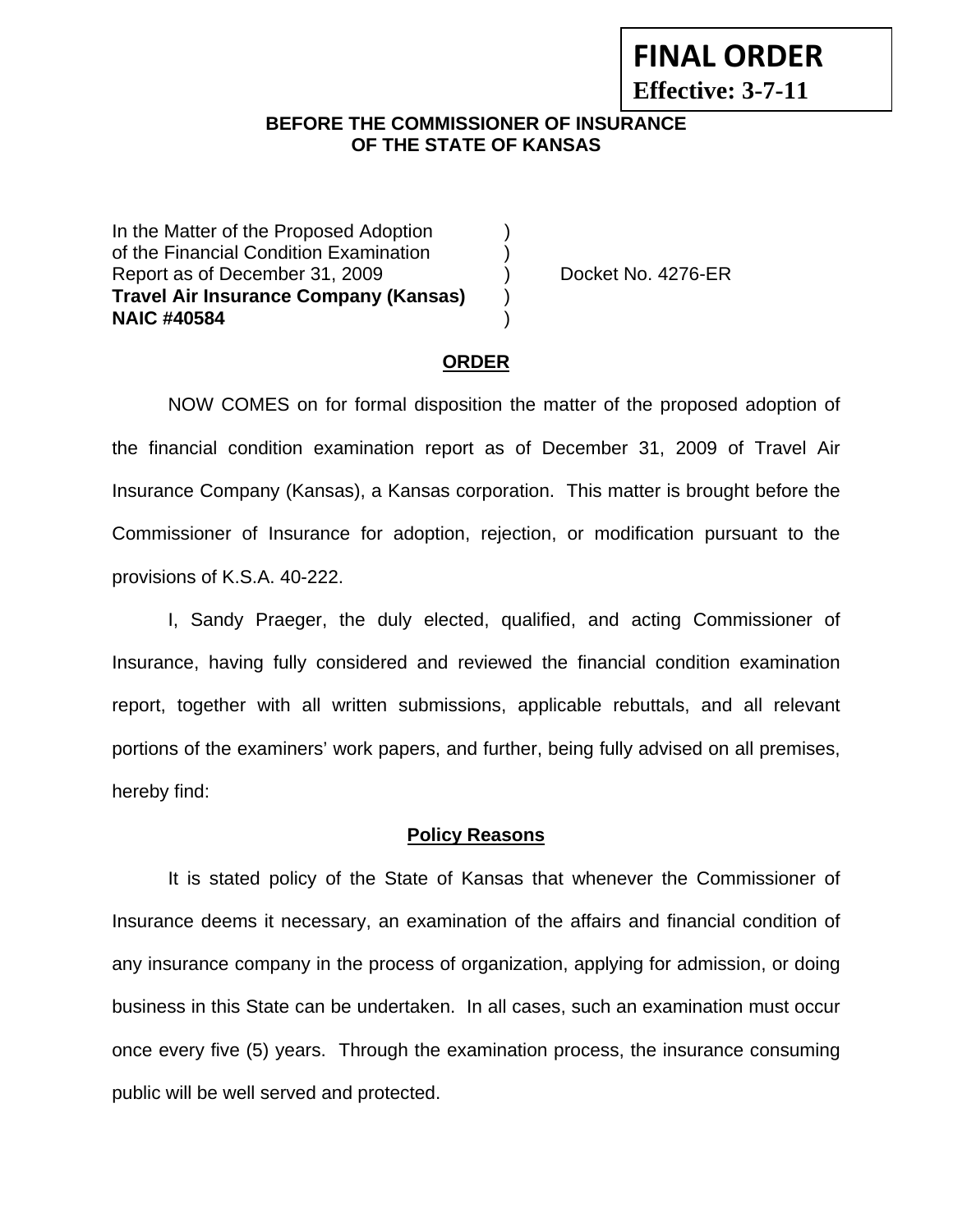#### **Findings of Fact**

 1. The Commissioner of Insurance has jurisdiction over this matter pursuant to K.S.A. 40-222.

 2. An examination of Travel Air Insurance Company (Kansas) was undertaken by the Kansas Insurance Department and was completed on December 16, 2010.

 3. The examiner-in-charge tendered and filed with the Kansas Insurance Department a verified written report of the examination within thirty (30) days following completion of the examination, to wit; December 16, 2010.

 4. Following receipt of the verified report, the Kansas Insurance Department transmitted the report to Travel Air Insurance Company (Kansas) on January 14, 2011, with a duly executed notice advising the company of its opportunity to prepare and submit to the Kansas Insurance Department a written submission or rebuttal with respect to any and all matters contained in the report. Travel Air Insurance Company (Kansas) was further advised that any written submission or rebuttal needed to be filed with the Kansas Insurance Department no later than thirty (30) days after receipt of the verified report.

 5. Travel Air Insurance Company (Kansas) filed a written acceptance of the verified report on February 3, 2011.

6. Based upon the written submission tendered by Travel Air Insurance Company (Kansas), the company took no exceptions to matters contained in the verified report.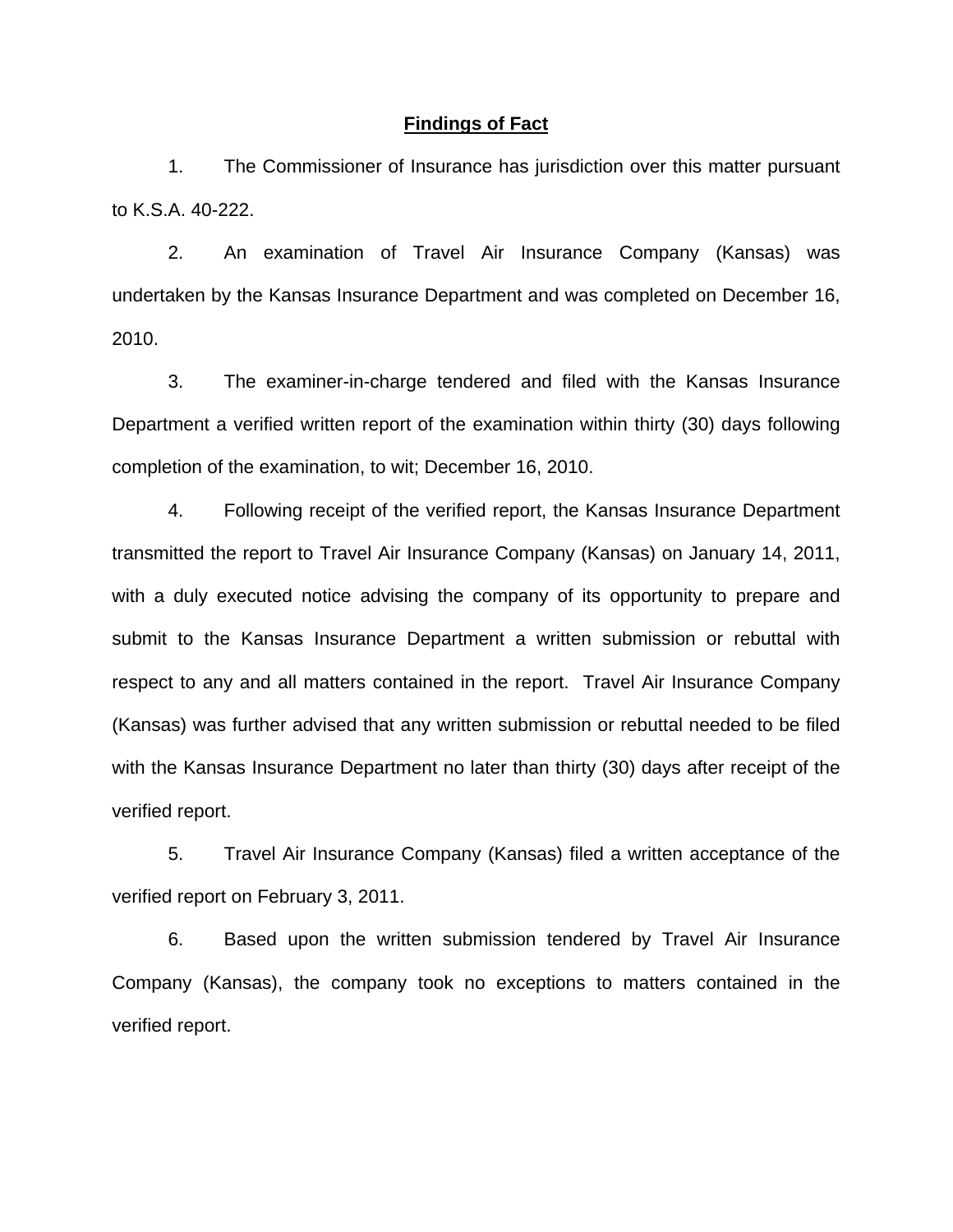7. Within thirty (30) days of the end of the time period allowed for written submission or rebuttal, the Commissioner of Insurance fully reviewed the report, together with all written submissions and rebuttals provided by Travel Air Insurance Company (Kansas). The Commissioner of Insurance further reviewed all relevant workpapers.

 8. No other written submissions or rebuttals were submitted by Travel Air Insurance Company (Kansas).

### **Conclusion of Law**

9. K.S.A. 40-222(k)(2) provides:

"Within 30 days of the end of the period allowed for the receipt of written submissions or rebuttals, the commissioner shall fully consider and review the report, together with any written submissions or rebuttals and any relevant portions of the examiners workpapers and enter an order:

- (A) Adopting the examination report as filed or with modification or corrections. If the examination report reveals that the company is operating in violation of any law, regulation or prior order of the commissioner, the commissioner may order the company to take any action the commissioner considers necessary and appropriate to cure such violations; or
- (B) rejecting the examination report with directions to the examiners to reopen the examination for purposes of obtaining additional data, documentation or information, and refiling pursuant to subsection (k); or
- (C) call and conduct a fact-finding hearing in accordance with K.S.A. 40- 281 and amendments thereto for purposes of obtaining additional documentation, data, information and testimony."
- 10. Based upon the Findings of Fact enumerated in paragraphs #1 through #8

above, the financial condition examination report as of December 31, 2009 of Travel Air

Insurance Company (Kansas) should be adopted.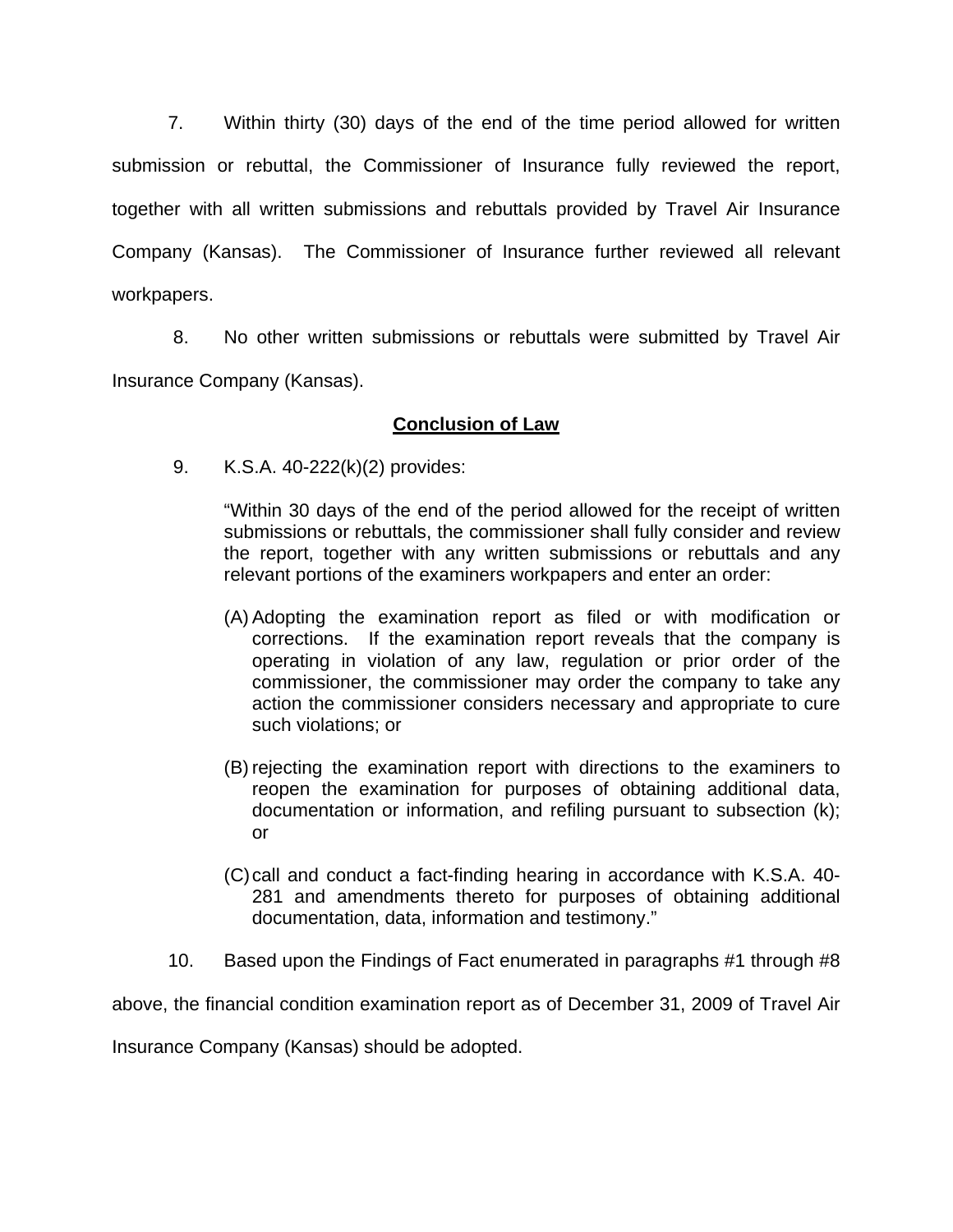## **IT IS THEREFORE, BY THE COMMISSIONER OF INSURANCE, ORDERED THAT:**

 1. The financial condition examination report as of December 31, 2009 of Travel Air Insurance Company (Kansas) hereby is adopted.

 2. The Commissioner of Insurance retains jurisdiction over this matter to issue any and all further Orders deemed appropriate or to take such further action necessary to dispose of this matter.

**IT IS SO ORDERED THIS \_\_15th\_\_\_ DAY OF FEBRUARY, 2011, IN THE CITY OF TOPEKA, COUNTY OF SHAWNEE, STATE OF KANSAS.** 



\_/s/ Sandy Praeger\_\_\_\_\_\_\_\_\_\_\_\_\_\_\_\_

Commissioner of Insurance

\_/s/ Zachary J.C. Anshutz\_\_\_\_\_\_\_\_\_\_\_

Zachary J.C. Anshutz

General Counsel

# **NOTICE OF RIGHTS TO HEARING AND REVIEW**

# **Within fifteen (15) days of the date of service of this Order, Respondent**

may submit a written request for a hearing pursuant to K.S.A. 77-537 and K.S.A. 77-

542. Any request for a hearing should be addressed to the following:

 Zachary J.C. Anshutz, General Counsel Kansas Insurance Department 420 S.W.  $9<sup>th</sup>$  Street Topeka, Kansas 66612